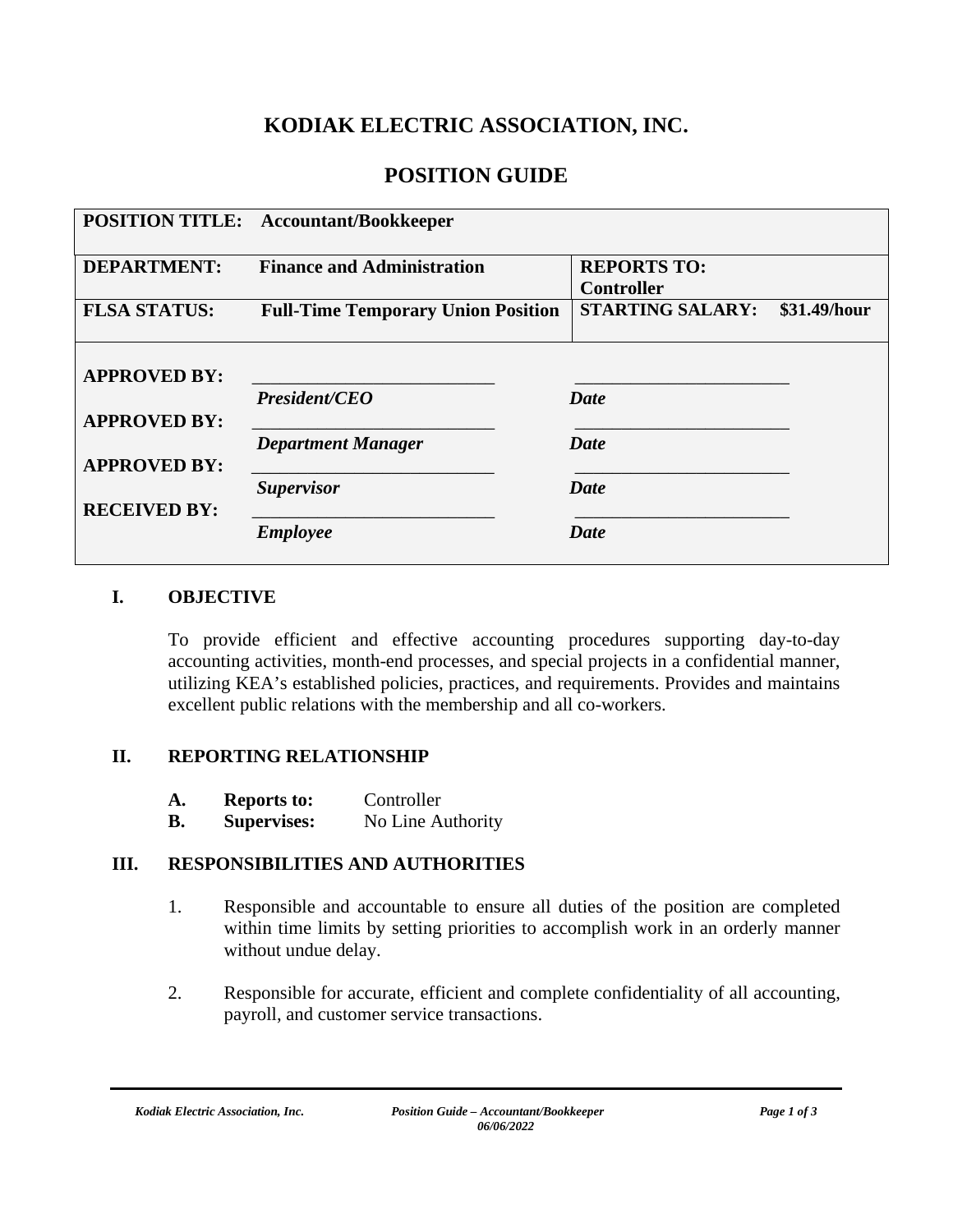- 3. Contributes to the financial integrity, accuracy and timely recording, posting and reporting of KEA's financial transactions.
- 4. Responsible for helpful, courteous and positive communication with supervisor, employees, vendors and the KEA membership fostering positive relationships.
- 5. Must have a thorough understanding of KEA policies, IBEW labor contracts, exempt compensation plan, labor laws and IRS regulations and keeps up-to-date on changes.
- 6. Responsible for maintaining employee master files.
- 7. Provides accurate subsidiary ledgers and balances payroll accounts.
- 8. Prepares and reconciles all payroll tax report documentation.
- 9. Presents accurate daily bank balance and commercial paper transactions to Manager of Finance and Administration for review.
- 10. Enters recurring journals, journal entry adjustments, and facilitates the accurate processing of overheads and distribution accounts.
- 11. Analyzes journal entries to ensure accuracy and methodology used complies with GAAP and the KEA operating budget.
- 12. Responsible for reconciling all subsidiary ledgers to the general ledger on a monthly basis.
- 13. Performs monthly general ledger closure and monitors actual to budget expenses prior to closure of general ledger. Submits to Manager of Finance and Administration for review no later than 8 days prior to monthly Board meeting.
- 14. Responsible for preparing, tracking, and collecting of all miscellaneous receivables including initiating the small claims process when necessary.
- 15. Monitors daily cash sheet transactions and reconciles all bank accounts utilizing accounting software available.
- 16. Maintains paperless electronic filing system (Document Vault) for general ledger, payroll file transactions, and other accounting functions.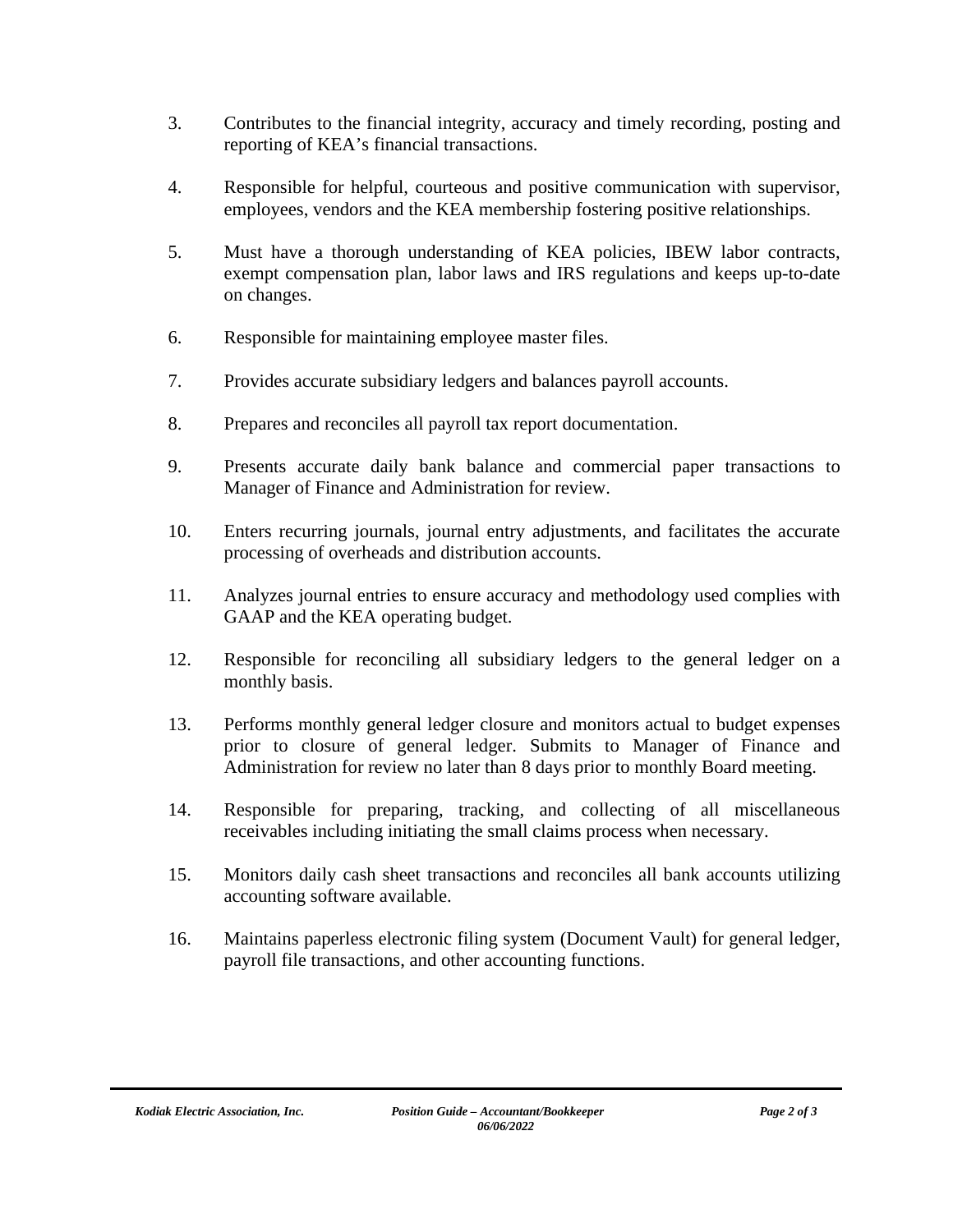- 17. Serves as back-up for Accounts Payable and provides assistance and backup support for Member Services Representatives in performing customer service duties.
- 18. Performs other duties as required, and as assigned.
- 19. The above items are not intended to be all-inclusive of the essential functions or requirements of this type of work as they may be subject to change based on the operating necessity of the cooperative.

## **IV. RELATIONSHIPS**

All employees are required to comply with all provisions outlined in the KEA Policy Manual and the KEA/IBEW Labor Agreement.

### **A. Internal**

- 1. Takes direction from the Controller and assists other departments as requested or necessary.
- 2. Works closely with the Manager of Finance and Administration, the Communication/Human Resource Specialist, Accounts Payable, and Member Service Representatives.
- 3. Assists and/or seeks assistance from department managers and supervisors when necessary for job performance.

### **B. External**

- 1. Communicates with representatives of IBEW, Alaska Electrical Trust Fund, CoBank, NRECA and CFC.
- 2. Assists all members of the Cooperative when requested.

*Disclaimer Statement:* This position guide has been written to reflect management's assignment of essential functions, and does not constitute a written or implied contract of employment. It does not prescribe or restrict the tasks that may be assigned. KEA reserves the right to revise or change job duties and responsibilities. All requirements are subject to possible modification to reasonably accommodate individuals with a disability. *Note: The Position Specifications document is a separate document from this Position Guide, but has been attached to this document for ease in reading.*